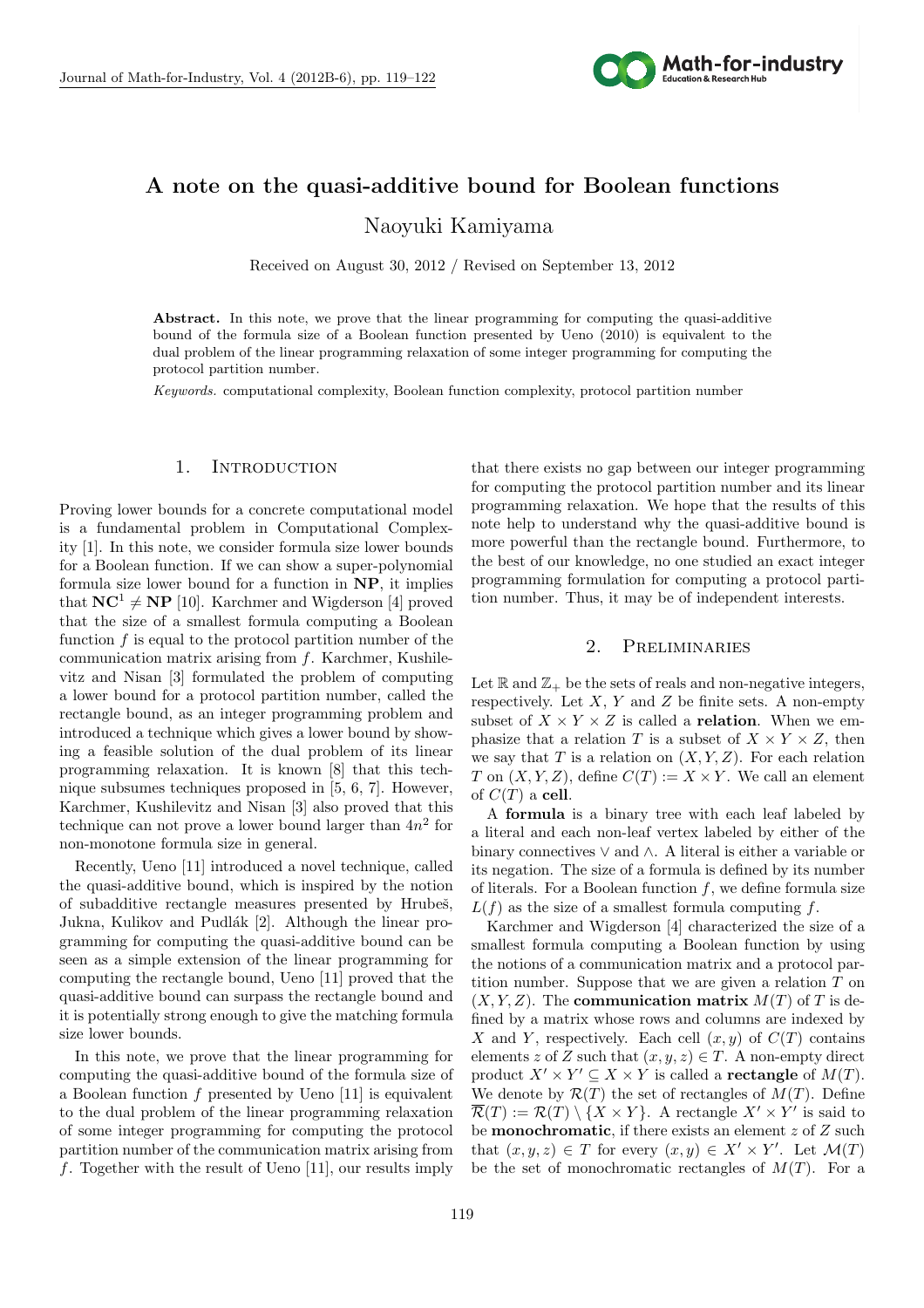$$
\max \sum_{c \in C(T)} \phi(c)
$$
\n
$$
\text{s.t. } \sum_{c \in R} \phi(c) + \sum_{c \in C(T) \setminus R} \psi(c, R) \le 1 \quad (\forall R \in \mathcal{M}(T))
$$
\n
$$
\sum_{c \in C(T) \setminus V} \psi(c, V) + \sum_{c \in C(T) \setminus W} \psi(c, W) \ge \sum_{c \in C(T) \setminus R} \psi(c, R) \quad (\forall R \in \mathcal{R}(T), \ \forall \{V, W\} \in \mathcal{P}(R))
$$
\n
$$
\phi \in \mathbb{R}^{C(T)}, \ \psi \in \mathbb{R}^{C(T) \times \mathcal{R}(T)}
$$

Figure 1: A linear programming QA(*T*).

rectangle  $X' \times Y'$ , a **partition** of  $X' \times Y'$  is defined by

- a pair of rectangles  $X'_1 \times Y'$  and  $X'_2 \times Y'$  such that  $X' = X'_1 \cup X'_2$  and  $X'_1 \cap X'_2 = \emptyset$ , or
- a pair of rectangles  $X' \times Y'_1$  and  $X' \times Y'_2$  such that  $Y' = Y'_1 \cup Y'_2$  and  $Y'_1 \cap Y'_2 = \emptyset$ .

We say that a set  $R$  of disjoint rectangles **recursively partitions**  $M(T)$ , if

$$
\bigcup_{R \in \mathcal{R}} R = X \times Y.
$$

and there exists a **rooted binary tree representation** of *R* defined as follows. A vertex of this tree corresponds to some rectangle of  $M(T)$ . Especially, the root vertex corresponds to  $X \times Y$ , and a leaf corresponds to a rectangle of  $\mathcal{R}$ . For each non-leaf vertex *v*, rectangles corresponding to its children consist of a partition of a rectangle corresponding to *v*. The size of a smallest set of disjoint monochromatic rectangles which recursively partitions  $M(T)$  is called the **protocol partition number** of  $M(T)$  and it is denoted by  $C^P(T)$ ,

For each Boolean function  $f: \{0, 1\}^n \to \{0, 1\}$ , define  $f^{-1}(1)$  and  $f^{-1}(0)$  by

$$
f^{-1}(1) := \{x \in \{0, 1\}^n \mid f(x) = 1\},
$$
  

$$
f^{-1}(0) := \{x \in \{0, 1\}^n \mid f(x) = 0\}.
$$

For each Boolean function  $f: \{0, 1\}^n \to \{0, 1\}$ , define the relation  $T_f$  by

$$
T_f := \{(x, y, i) \in f^{-1}(1) \times f^{-1}(0) \times \{1, ..., n\} \mid x_i \neq y_i\}.
$$

Karchmer and Wigderson [4] gave the following characterization of the size of a smallest formula.

**Theorem 1** ([4])**.** *For each Boolean function f,*

$$
C^P(T_f) = L(f).
$$

## 2.1. QUASI-ADDITIVE BOUND

Let *T* be a relation on  $(X, Y, Z)$ . For each rectangle *R* of  $\mathcal{R}(T)$ , let  $\mathcal{P}(R)$  be the set of partitions of *R*. Now we consider the linear programming QA(*T*) described in Figure 1. Let  $\text{qa}(T)$  be the optimal objective value of an optimal

solution for  $QA(T)$ . The value  $qa(T)$  is called the **quasiadditive bound**. Although  $QA(T)$  can be seen as a simple extension of the linear programming for computing the rectangle bound (see [3]), Ueno [11] proved the following surprising result.

**Theorem 2** ([11]). For each relation  $T$ ,

$$
qa(T) = C^P(T).
$$

From Theorems 1 and 2, we can see the following corollary.

**Corollary 1** ([4, 11])**.** *For each Boolean function f,*

$$
\mathsf{qa}(T_f) = L(f).
$$

Let  $\Gamma(T)$  be the set of ordered pairs  $(R, P)$  of a rectangle  $R$  of  $R(T)$  and a partition  $P$  of  $R$ . Define the integer programming  $PN(T)$  as described in Figure 2. In  $PN(T)$ , we use the notation  $y(R, P)$  instead of  $y((R, P))$ . Let  $\textsf{LPN}(T)$ be the linear programming relaxation of PN(*T*). The following theorem was proved by Ueno [12].

**Theorem 3** ([12]). For each relation  $T$ ,  $QA(T)$  is equiva*lent to the dual problem of* LPN(*T*)*.*

# 3. Main Results

Here we give our main result. For each relation  $T$ , let  $\mathsf{pn}(T)$ be the objective value of an optimal solution of PN(*T*).

**Theorem 4.** *For each relation T,*

$$
\mathsf{pn}(T) = C^P(T).
$$

We will leave the proof of Theorem 4 to the next section. By Theorems 3 and 4, the following corollary can be obtained.

**Corollary 2.** *For each relation T,* QA(*T*) *is the dual problem of the linear relaxation of some integer programming for computing*  $C^P(T)$ *.* 

Furthermore, by the weak duality theorem (see [9]) and Theorems 2, 3 and 4, the following corollary can be obtained. For each relation  $T$ , let  $\text{lpn}(T)$  be the objective value of an optimal solution of LPN(*T*).

**Corollary 3.** *For each relation T,*

$$
\mathsf{pn}(T) = \mathsf{lpn}(T).
$$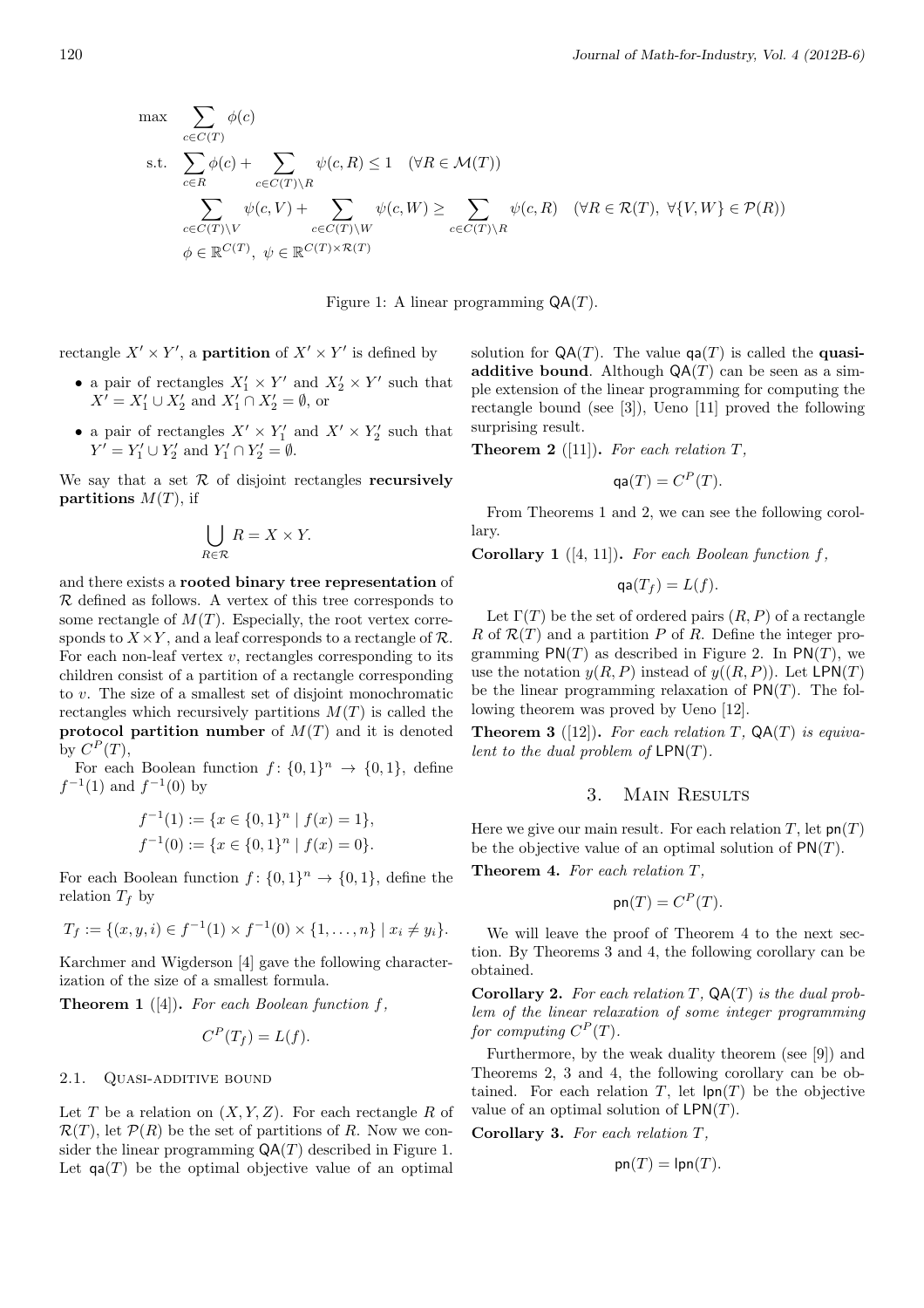$$
\min \sum_{R \in \mathcal{M}(T)} x(R)
$$
\n
$$
\text{s.t.} \sum_{R \in \mathcal{M}(T) : c \in R} x(R) = 1 \quad (\forall c \in C(T))
$$
\n
$$
\left(\sum_{R \in \mathcal{M}(T)} y(R) + x(R) \text{ if } R \in \mathcal{M}(T)\right)
$$
\n
$$
(1)
$$

$$
\sum_{(V,P)\in\Gamma(V):\ R\in P} y(V,P) = \begin{cases} \sum_{P\in\mathcal{P}(R)} y(R,P) + x(R) & \text{if } R\in\mathcal{M}(T) \\ \sum_{P\in\mathcal{P}(R)} y(R,P) & \text{otherwise} \end{cases} \quad (\forall R\in\overline{\mathcal{R}}(T))
$$
 (2)  

$$
x \in \mathbb{Z}_+^{\mathcal{M}(T)}, y \in \mathbb{Z}_+^{\Gamma(T)}
$$

Figure 2: An integer programming PN(*T*).

*Proof.* By Theorems 2, 3 and 4,

$$
C^{P}(T) = \text{qa}(T) \leq \text{lpn}(T) \leq \text{pn}(T) = C^{P}(T),
$$

where the first inequality follows from the weak duality theorem.  $\Box$ 

## 4. Proof

In this section, we give the proof of Theorem 4. Theorem 4 clearly follows from the following Lemmas 1 and 2.

**Lemma 1.** *Let T be a relation, and let M′ be a subsets of M*(*T*) *which recursively partitions M*(*T*)*. Define a vector*  $x \in \mathbb{Z}_+^{\mathcal{M}(T)}$  *by* 

$$
x(R) := \begin{cases} 1, & R \in \mathcal{M}', \\ 0, & otherwise. \end{cases}
$$

*Then, there exists*  $y \in \mathbb{Z}_+^{\Gamma(T)}$  *such that*  $(x, y)$  *is a feasible solution for* PN(*T*)*.*

**Lemma 2.** Let  $T$  be a relation, and let  $(x, y)$  a feasible *solution for* PN(*T*)*. Define*

$$
\mathcal{M}_x := \{ R \in \mathcal{M}(T) \mid x(R) = 1 \}.
$$

*Then,*  $\mathcal{M}_x$  *recursively partitions*  $M(T)$ *.* 

#### 4.1. Proof of Lemma 1

Define  $\mathcal{M}(T) := \mathcal{M}, \overline{\mathcal{R}}(T) := \overline{\mathcal{R}}$  and  $\Gamma(T) := \Gamma$ . Since (1) is clearly satisfied, it suffices to prove that (2) is satisfied.

Let  $\mathcal T$  be a rooted binary tree representation of  $\mathcal M'$ . In the sequel, we do not distinguish between a vertex  $v$  of  $\mathcal T$ and the corresponding rectangle. Define a vector  $y \in \mathbb{Z}_+^{\Gamma}$ as follows. If *R* is a non-leaf vertex of  $\mathcal T$  and the children of *R* consist of a partition *P*, define  $y(R, P) := 1$ . Otherwise, define  $y(R, P) := 0$ . We will show that  $(x, y)$  satisfies (2).

Let *R* be a rectangle of  $\overline{\mathcal{R}}$ . We first assume that *R* is is not contained in  $\mathcal T$ . In this case,  $y(R, P) = 0$  for every partition *P* of *R* and  $y(V, P) = 0$  for every  $(V, P) \in \Gamma$  such that  $R \in P$ . Furthermore, if  $R \in \mathcal{M}$ , then  $x(R) = 0$  follows from  $R \notin \mathcal{M}'$ . These imply that (2) satisfies.

Next we consider the case where  $R$  is contained in  $T$ . Since  $R \neq X \times Y$ ,  $R$  is not the root of  $\mathcal{T}$ . Hence, there exist the parent *W* and the sibling *S* of *R* in  $\mathcal{T}$ . Define  $Q := \{R, S\}$ . Then,  $y(W, Q) = 1$  and  $y(V, P) = 0$  for every  $(V, P) \in \Gamma$  such that  $R \in P$  and  $(V, P) \neq (W, Q)$ . Thus, the left-hand side of (2) is equal to 1, and it suffices to show that the right-hand side of (2) is equal to 1.

If *R* is a leaf of  $\mathcal{T}$  (i.e.,  $R \in \mathcal{M}'$ ), then  $x(R) = 1$  and  $y(R, P) = 0$  for every partition *P* of *R*. Thus, the righthand side of (2) is equal to 1. If *R* is a non-leaf vertex of *T*, then  $x(R) = 0$  by  $R \notin \mathcal{M}'$ . Let  $Q'$  be a partition of  $R$ which consist of the children of *R* in *T*. Then,  $y(R, Q') = 1$ and  $y(R, P) = 0$  for every partition P of  $P(R)$  such that  $P \neq Q'$ . These facts imply that the right-hand side of (2) is equal to 1. This completes the proof.

#### 4.2. Proof of Lemma 2

By  $(1)$ ,  $\mathcal{M}_x$  partitions  $M(T)$ . So, what remains is to prove that it "recursively" partitions  $M(T)$ .

By induction on

$$
\sum_{R \in \mathcal{M}(T)} x(R),
$$

we prove the lemma. For every pair of a relation *T* and a feasible solution  $(x, y)$  for  $\text{PN}(T)$  such that

$$
\sum_{R \in \mathcal{M}(T)} x(R) = 1,
$$

we have  $X \times Y \in \mathcal{M}(T)$  and  $x(X \times Y) = 1$ . So, the lemma clearly holds.

Assuming that the lemma holds for every pair of a relation *T* and a feasible solution  $(x, y)$  for  $PN(T)$  such that

$$
\sum_{R \in \mathcal{M}(T)} x(R) = k \ge 1,
$$

we consider a pair of a relation *T* and a feasible solution  $(x, y)$  for  $PN(T)$  such that

$$
\sum_{R \in \mathcal{M}(T)} x(R) = k + 1.
$$

We first prove the following claim.